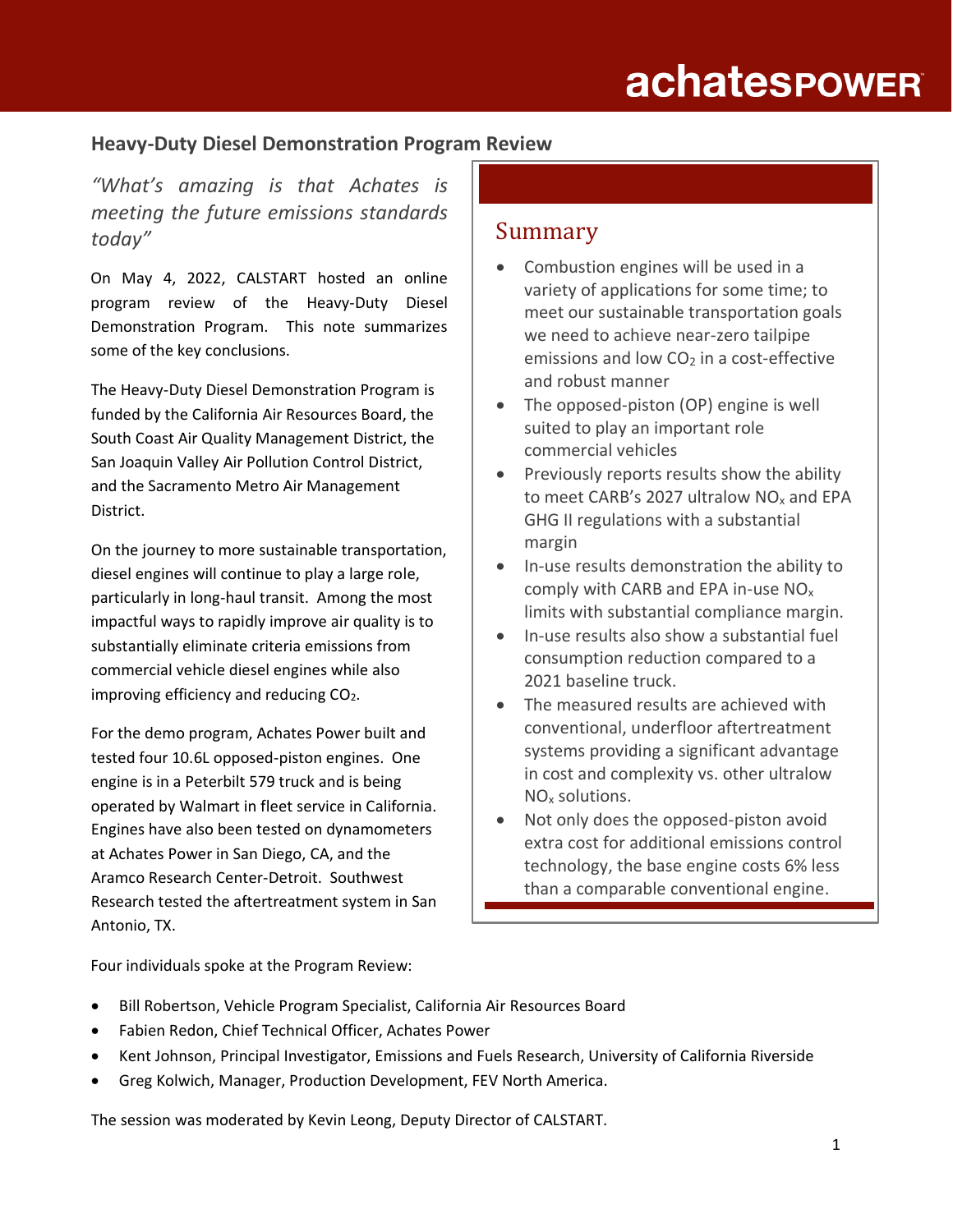The replay can be found here (playback options of 1.5x and 2.0x speed are available):

[https://us06web.zoom.us/rec/share/bJTJHnfuheJmKW5sEJ5yAruIBsS4mRPS2U3FmHlS4Silo5Z0Y3Tj4LbF](https://nam11.safelinks.protection.outlook.com/?url=https%3A%2F%2Fus06web.zoom.us%2Frec%2Fshare%2FbJTJHnfuheJmKW5sEJ5yAruIBsS4mRPS2U3FmHlS4Silo5Z0Y3Tj4LbFczpTLwM-.iULwdheWQtlQTbzJ&data=05%7C01%7C%7Cb576d61136e44392e64e08da2e236659%7Ca5b0a42672034bbaa95bf19ab824db63%7C0%7C1%7C637873026844881672%7CUnknown%7CTWFpbGZsb3d8eyJWIjoiMC4wLjAwMDAiLCJQIjoiV2luMzIiLCJBTiI6Ik1haWwiLCJXVCI6Mn0%3D%7C1000%7C%7C%7C&sdata=c%2BaoR8d7NMbLUwy7dZYrgTceQsmZIJ2cCAsMd%2B1I%2FmQ%3D&reserved=0) [czpTLwM-.iULwdheWQtlQTbzJ](https://nam11.safelinks.protection.outlook.com/?url=https%3A%2F%2Fus06web.zoom.us%2Frec%2Fshare%2FbJTJHnfuheJmKW5sEJ5yAruIBsS4mRPS2U3FmHlS4Silo5Z0Y3Tj4LbFczpTLwM-.iULwdheWQtlQTbzJ&data=05%7C01%7C%7Cb576d61136e44392e64e08da2e236659%7Ca5b0a42672034bbaa95bf19ab824db63%7C0%7C1%7C637873026844881672%7CUnknown%7CTWFpbGZsb3d8eyJWIjoiMC4wLjAwMDAiLCJQIjoiV2luMzIiLCJBTiI6Ik1haWwiLCJXVCI6Mn0%3D%7C1000%7C%7C%7C&sdata=c%2BaoR8d7NMbLUwy7dZYrgTceQsmZIJ2cCAsMd%2B1I%2FmQ%3D&reserved=0)

**Highlights (**timestamp in parens**):**

*Kevin Leong, Deputy Director, CALSTART*

(1:24) "[CALSTART] is a consortium of more than 300 companies both nationally and internationally working to advance and accelerate clean transportation and mobility solutions."

### *Bill Robertson, Vehicle Program Specialist, California Air Resources Board*

(6:13) "Trucks are a critically large part of our  $NO<sub>x</sub>$ inventory that drives our air quality issues in California…A project like this is very exciting that has a lot of scaling to it."

(7:12) "We need the diesel engines that continue to be sold to be the cleanest possible."

(7:33) "Half the  $NO<sub>x</sub>$  comes from the small number of trucks that have really large engines and go long distances every day."

#### Major Oxides of Nitrogen (NOx) and Fine Particulate Matter (PM<sub>2.5</sub>) Emissions Reductions Needed

- California has the worst air quality in the nation
- Greatest challenges in San Joaquin Valley and South Coast
- Significant trucking/Priority Community overlap
- Heavy-duty trucks and federal sources remain largest contributors
	- · Nearly all CA heavy-duty trucks get 2010 model year engines this year

CARB \*Planes, trains, ships



(9:07) "We know that diesel is going to be a piece of the equation for a number of years."

*Fabien Redon, Chief Technical Officer, Achates Power*

(12:28) "The opposed piston engine not only presents a solution for improved efficiency and lower emissions but also has the opportunity to reduce the cost of the powertrain, especially in environments where ultra-low emissions are required."

(13:14) "One of the major cost benefits of the engine is that we can meet the ultralow emissions with just a single underfloor aftertreatment system without the need of added components."

(16:48) "What you can see here is we are able to achieve very high exhaust gas temperatures very quickly…and at the same time...we are able to manage that with very low engine-out  $NO<sub>x</sub>$ . This combination is key to meeting future emissions levels – the ability to have very low  $NO_x$  while the aftertreatment system is being heated. Once it is heated, we can go into high-efficiency mode and can control  $NO<sub>x</sub>$  very well with the aftertreatment system."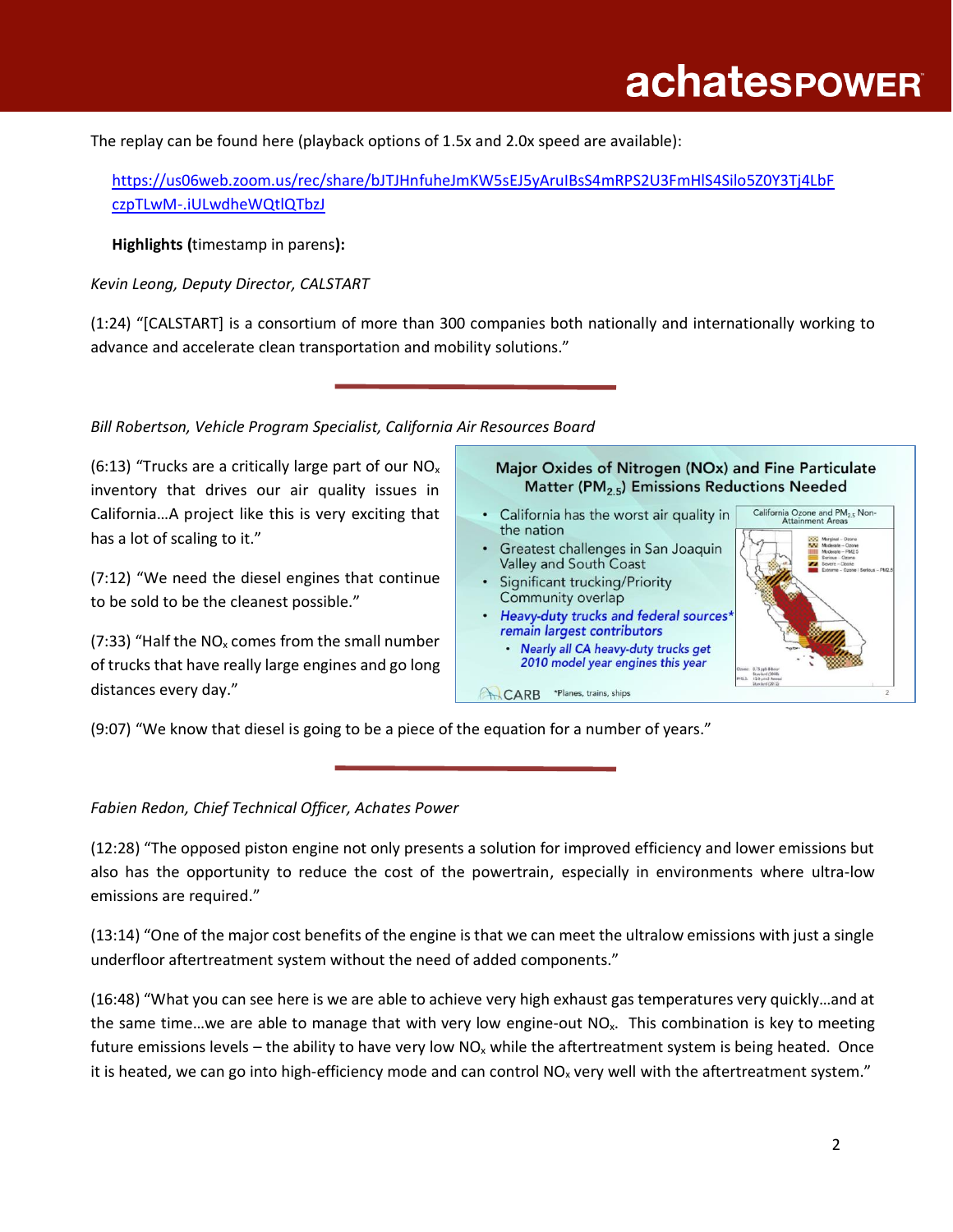# **achatespower**

(18:00) "We fit the engine in a Peterbilt 579 truck coupled with an Eaton Cummins 12-speed transmission…We have been running in the fleet. Walmart is using the truck to deliver goods along with their other vehicles since November 2021. Up until this point we have completed about 7,000 miles of operation. In general, the drivers

were quite complimentary of the engine – for example, they said the 'truck purrs like a kitten at 60 mph and over' and 'the power curve was really good up a 6-8 degree grade." One of the drivers noticed there was some opportunity for transmission calibration improvement so he did some of the shifting himself and was able to show a further improvement in fuel economy."



(20:37) "We saw pretty significant fuel economy improvements compared to a baseline 2021 4-stroke powered truck…. This is very encouraging with a lot of opportunity for [further] optimization."

(21:05): "We are very excited about the first PEMS<sup>1</sup> results and the ability to meet the future in-use emissions."

(21:20): "We are working on the second generation [of the engine] …and so far, are seeing pretty significant improvement. Now we have over 49% best point brake thermal efficiency and measured about 5% lower  $CO<sub>2</sub>$  on the SET cycle and 8% lower on the hot FTP cycle. We've seen greater capability with regard to engine-out emissions and catalyst light-off capability."

(22:20): "We are in the process of working with Southwest Research to do testing at three different levels of aging to validate that we can sustain the ultralow  $NO_x$  capability with a fully aged aftertreatment system [up to 800,000 miles]."

(23:27): "We can meet ultralow NO<sub>x</sub> with just a conventional underfloor aftertreatment system which provide the biggest cost benefit compared to a 4-stroke engine which requires not just the base system similar to what we are using but in addition, it needs a close couple [aftertreatment] system with complex equipment…that will add cost and hurt the robustness."

*Kent Johnson, Principal Investigator, Emissions and Fuels Research, University of California Riverside* 

(26:22): "A solution to maintain heat is really the key to the diesel problem."

<sup>1</sup> Portable Emissions Measurement System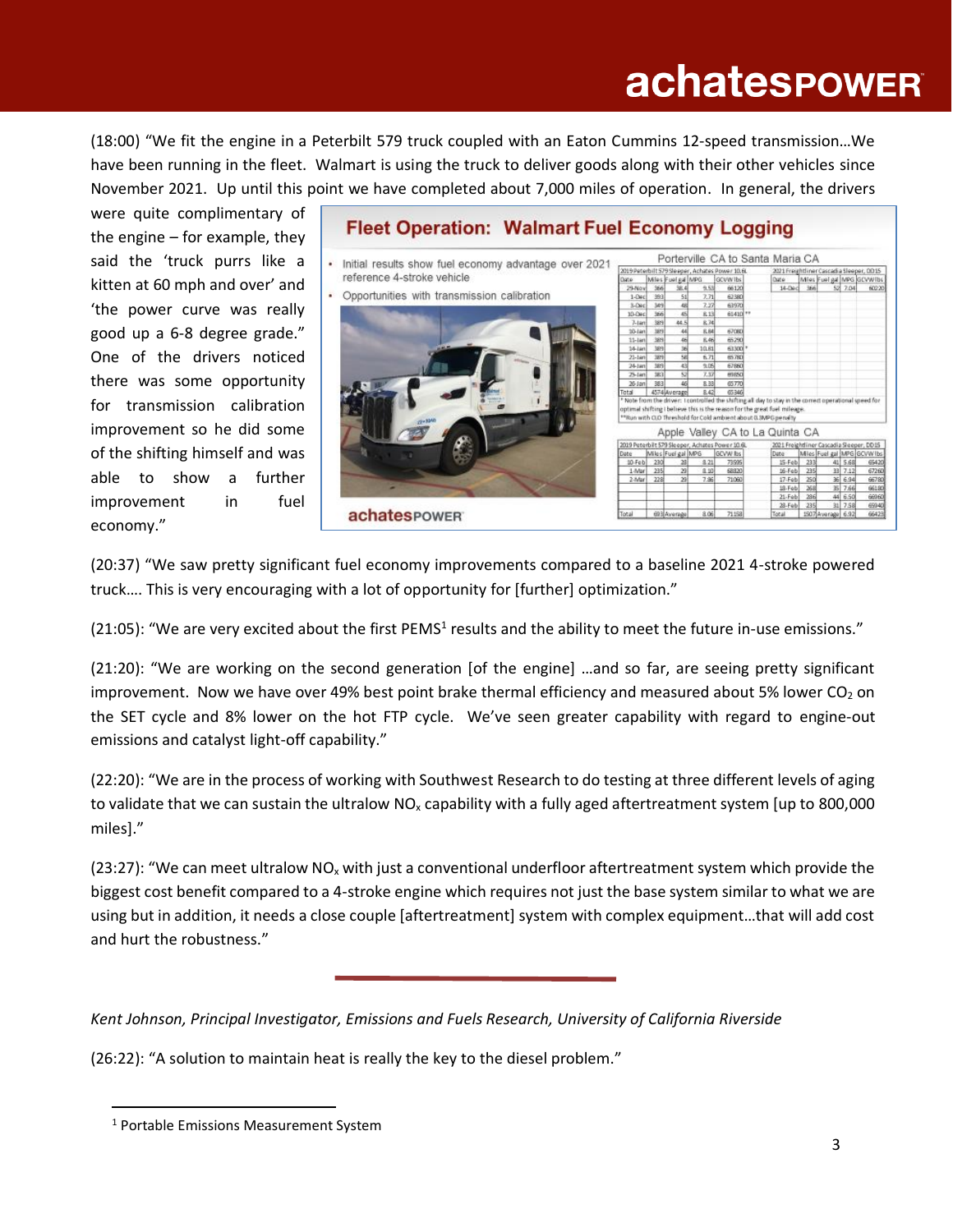# **achatespower**

(27:03): "The ability to manage temperature is critical and what can happen [with a conventional diesel engine] is that if they idle…it will cool off and then you have the problem with high  $NO<sub>x</sub>$  again.... Anything we can do to increase the heat to the SCR and control under these conditions of low power is critical and that's really been the difficulty for the current diesel product."

(28:43): "These brake-specific  $[NO_x]$  emissions [for conventional engines] were fairly high. They average anywhere between 0.17 g/bhp-hr all the way up to ten times higher at 1.8 g/bhp-hr…. It really comes down to the exhaust temperatures and managing it. Some of these exhaust temperatures are getting as low as 113° C."

(29:58): "In-use testing with PEMS is critical. We can do things on a chassis dyno or in a laboratory with certification cycles or low-load cycles but it's really hard to manage these things on road on the real type of duty cycle that is happening over the course of maybe 10 hours."

(30:15): "I think the neatest thing to show is I took these model 2015 trucks, and I applied the future 2030 proposed standards…. These current trucks were not designed for it so we wouldn't expect them to meet it, but I want to show how much lower we should be expecting NO<sup>x</sup> emissions to be for the new products. What's amazing is Achates is meeting those emissions today were a lot of



the brand-new trucks are struggling to meet those."

(32:30): "A lot of the technology that is advancing is not just for the trucks but for the equipment to measure those trucks…. I want to be sure you are comfortable believing these PEMS measurements are valid…. The new [2022] AVL PEMs is drifting around 0.1 ppm….I am confident we can quantify the emissions under 0.02 with these PEMS."

(34:19): "Here are the results...Achates is meeting the future 2030 standard with a margin between 90% and 50%... The emissions at the lower bins, 3 and 4, really show you Achates is able to manage heat better…. The baseline is way off scale, around 0.9 while Achates was around 0.1 [g/bph-hr  $NO_x$ ]."

*Greg Kolwich, Manager, Production Development, FEV North America.*

(40:14): "I am painting the picture of the why the work we do is accurate and reliable and deliver results you can trust…. We do a lot of strategic costing…and we do a lot of benchmarking. We have a procurement supply chain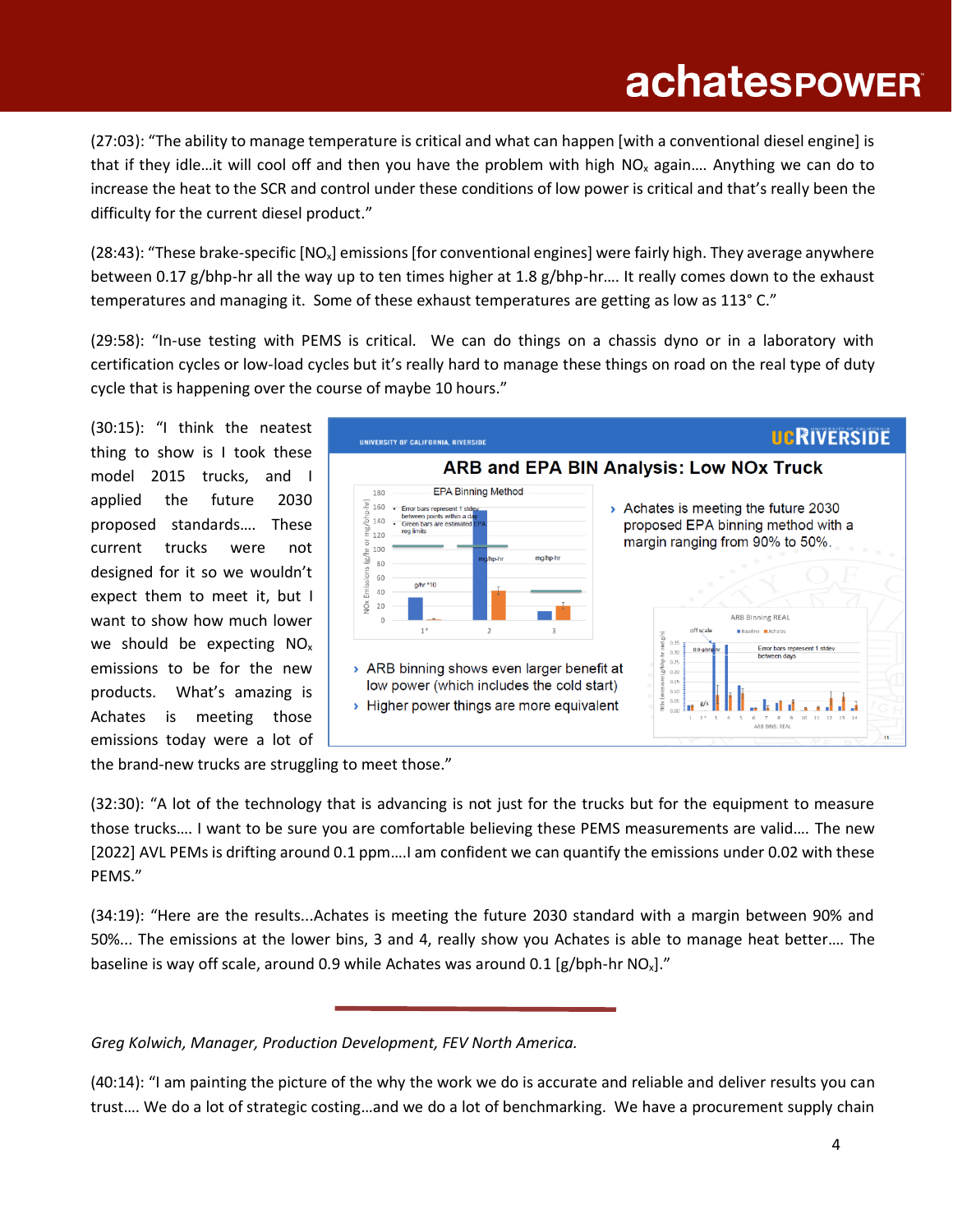group…so we have a pretty good grip on what components in a diesel engine would cost….A good chunk of our group is made up of manufacturing engineers so when we do a costing study we start with the grassroots [including] what kind of equipment you would need, what kind of investments…all that drives overhead rates and what kind of people work on the lines, and material costs. All that goes into the cost model."

(42:39): "We put the work where the detail is required so if it's a complex new part that doesn't have a lot of historical should-costing on it we like to a detailed costing so it is grass-roots, start from the bottom, build up the process flows, gather the overhead rates, material costs, labor and step-by-step identify the operations that go into the process….For the Achates project…all the big areas of concern were where we spent a lot of time and effort."

(45:09): "In some cases, the baseline technology and the Achates engine are very similar and in other cases, say where you don't have a conventional valve train, you don't have a cylinder head, you can see where the big savings are [for the Achates engine]. Overall, without the aftertreatment system, we think the Achates engine is definitely competitive. It's a lower-cost application overall compared to [a conventional engine of similar



power and torque]. We think it's a 6% cost reduction over a baseline technology."

#### *Question & Answer*

(48:54) (Redon): "[Off road] is a very good application of our technology."

(50:50) (Robinson): "We've recently kicked off our Tier 5 [off road] tailpipe emissions standard update. [The opposed piston] is a very interesting technology for the reasons Fabien just mentioned."

(53:45) (Redon): "We are the in the process of aging [aftertreatment system] components that we will be able to evaluate after 800,000 miles…. In addition, a lot of the work we have done on subsystem verification has shown we should have similar and sufficient durability as four-stroke engines. The components are quite similar to what are on four-stroke engines that are quite reliable. It is important to remember we don't have a lot of components on our engine. We don't have a valve train which tend to be problematic at high mileage and requires a lot of adjustments. We don't have cylinder head gaskets which is one of the most troubling components in a four-stroke engine. So, there are a lot of aspects that offer potential for improved durability and reliability of our engine."